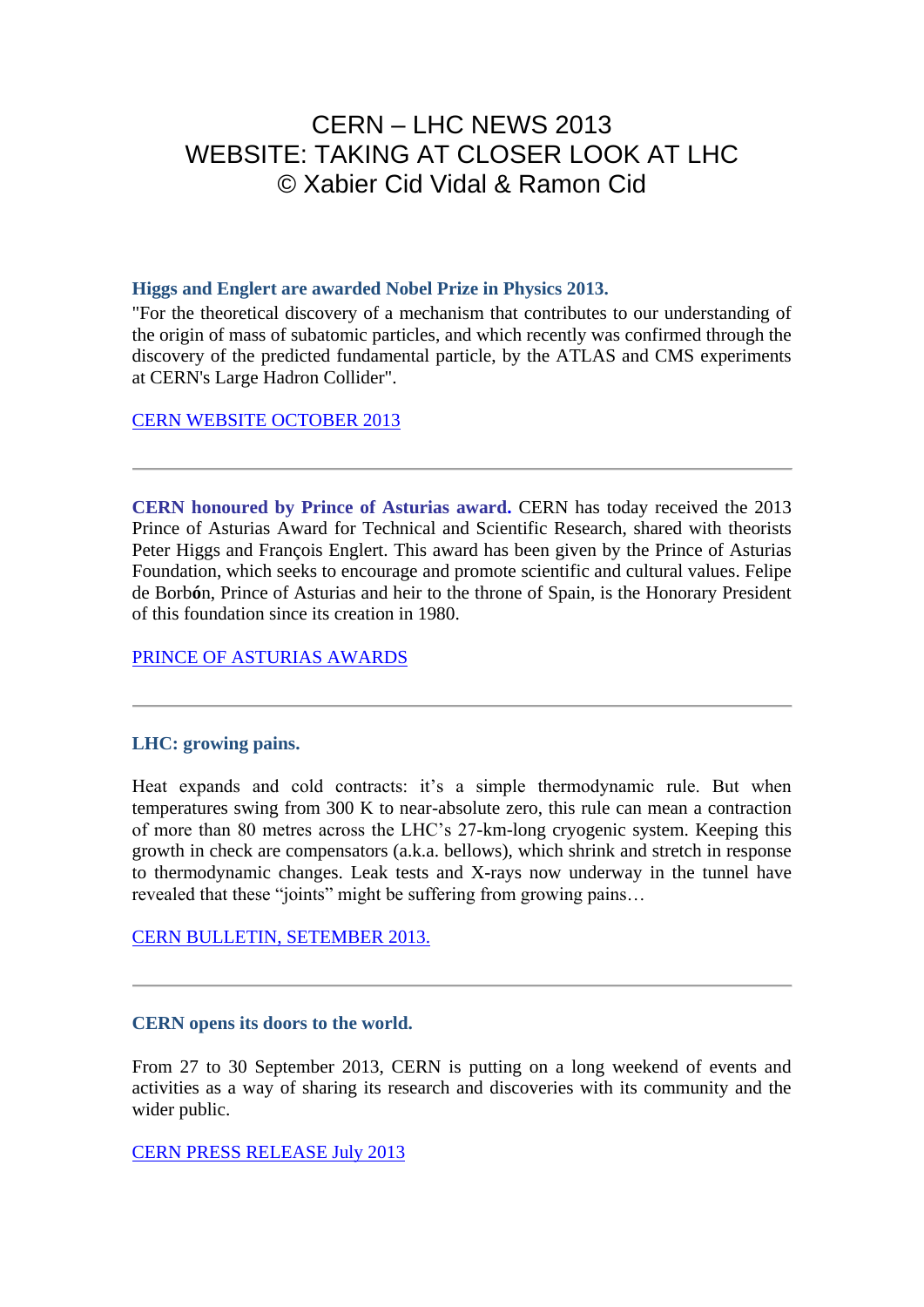#### **LHC experiment observes new matter-antimatter difference.**

The LHCb collaboration at CERN submitted a paper to Physical Review Letters on the first observation of matter-antimatter asymmetry in the decays of the particle known as the  $B^0$ <sub>s</sub>. It is only the fourth subatomic particle known to exhibit such behaviour.

### [CERN PRESS RELEASES Apr 2013](http://press.web.cern.ch/press-releases/2013/04/lhcb-experiment-observes-new-matter-antimatter-difference)

First three-year LHC running period reaches a conclusion. Geneva 14 February 2013. At 7.24am, the shift crew in the CERN1 Control Centre extracted the beams from the Large Hadron Collider, bringing the machine's first three-year running period to a successful conclusion. The LHC now begins its first long shutdown, LS1. Over the coming months major consolidation and maintenance work will be carried out across the whole of CERN's accelerator chain. The LHC will be readied for higher energy running, and the experiments will undergo essential maintenance. LHC running is scheduled to resume in 2015, with the rest of the CERN complex starting up again in the second half of 2014.

[CERN Updates February 2013.](http://home.web.cern.ch/about/updates/2013/02/lhc-access-required-time-estimate-2-years)

**2013: the world's highest-energy particle accelerator is just getting started.** What's next for the Large Hadron Collider? Experiments at the Large Hadron Collider made a major discovery, but the world's highest-energy particle accelerator is just getting started.Experiments at the Large Hadron Collider made a major discovery, but the world's highest-energy particle accelerator is just getting started. Starting in March 2013, the LHC's long shutdown will give scientists, engineers and technicians the opportunity to upgrade the machine to run close to its design energy. Scientists expect to collect data from more than 200 quadrillion particle collisions after the machine switches back on in 2015. At higher energies, they will be able to see even more interesting events.

[Symmetry. February, 2013.](http://www.symmetrymagazine.org/article/february-2013/whats-next-for-the-large-hadron-collider?email_issue=134)

**Protons smash lead ions in first collisions of 2013.** On January 21st, after a week of tests with beams of protons and lead ions, the LHC team declared "stable beams" as protons collided with lead ions in the first LHC physics beams of 2013. The collisions mark the start of a lead-proton run that is set to continue until February, when the LHC begins its two-year shutdown.

[CERN, January 2013.](http://home.web.cern.ch/about/updates/2013/01/protons-smash-lead-ions-first-lhc-collisions-2013)